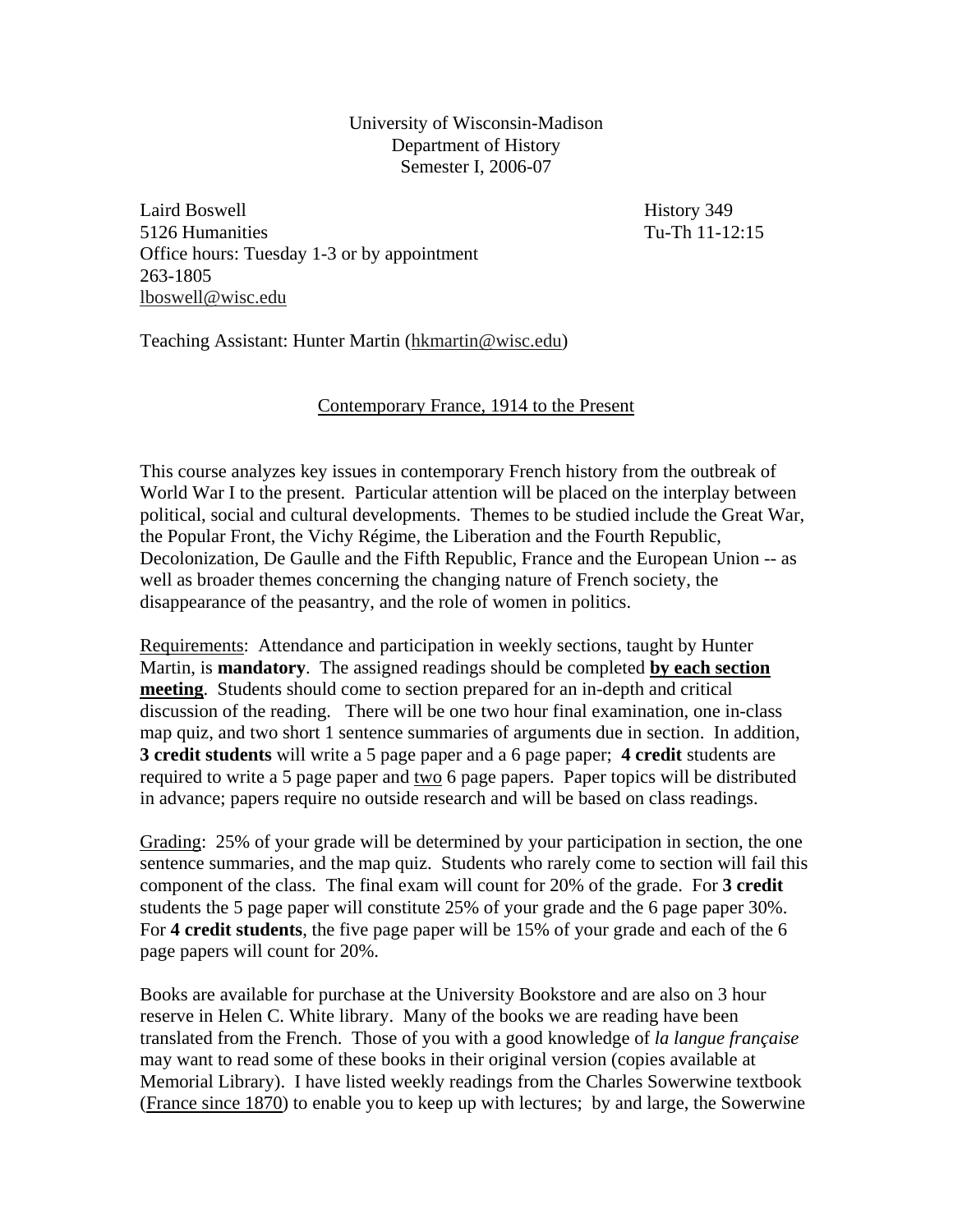readings will not be discussed in section. A short reader will also be available for purchase at the Humanities Copy Center.

I will hold office hours on Tuesday between 1 and 3. You can also speak with me after class to set up an alternative meeting time.

## Required Books

| Henri Barbusse, Under Fire (Penguin Books) [Le Feu]                                   |
|---------------------------------------------------------------------------------------|
| Jean-Yves Le Naour, The Living Unknown Soldier: A Story of Grief and the Great War    |
| (Metropolitan Books, 2004). [Le Soldat Inconnu Vivant]                                |
| Marc Bloch, Strange Defeat (Norton, 1968) [L'étrange défaite]                         |
| Emilie Carles, A Life of her Own. A Countrywoman in Twentieth-Century France          |
| (Penguin, 1992) [Une soupe aux herbes sauvages]                                       |
| Françoise Gaspard, A Small City in France: A Socialist Mayor Confronts Neofascism     |
| (Harvard University Press, 1995) [Une petite ville en France]                         |
| Marguerite Duras, The War: A Memoir (The New Press, 1986). (La douleur)               |
| Philippe Burrin, France under the Germans: Collaboration and Compromise (The New      |
| Press, 1996) [La France à l'heure allemande]                                          |
| Andrew Feenberg and Jim Freedman (eds.,) When Poetry Ruled the Streets: The French    |
| May Events of 1968 (SUNY, 2001)                                                       |
| Charles Sowerwine, France since 1870: Culture, Politics, and Society (Palgrave, 2001) |

**Week 1** (September 5, 7). Introduction

Begin reading Henri Barbusse, Under Fire

**Week 2** (September 12, 14) The Great War

Reading: Henri Barbusse, Under Fire, chapters 1-12; Sowerwine, France since 1870,, chapter 8.

**Week 3** (September 19, 21) The Postwar Settlement and the 1920s

Reading: Henri Barbusse, Under Fire, finish book; Stéphane Audoin-Rouzeau, Men at War 1914-1918, 9-20; 155-84 (reader); Sowerwine, France since 1870,, chapter 9

**Due in section: in one sentence, of no more than 50 words, explain why, according to Audoin-Rouzeau, French soldiers kept on fighting** 

**Week 4** (September 26, 28) French Fascism and the Popular Front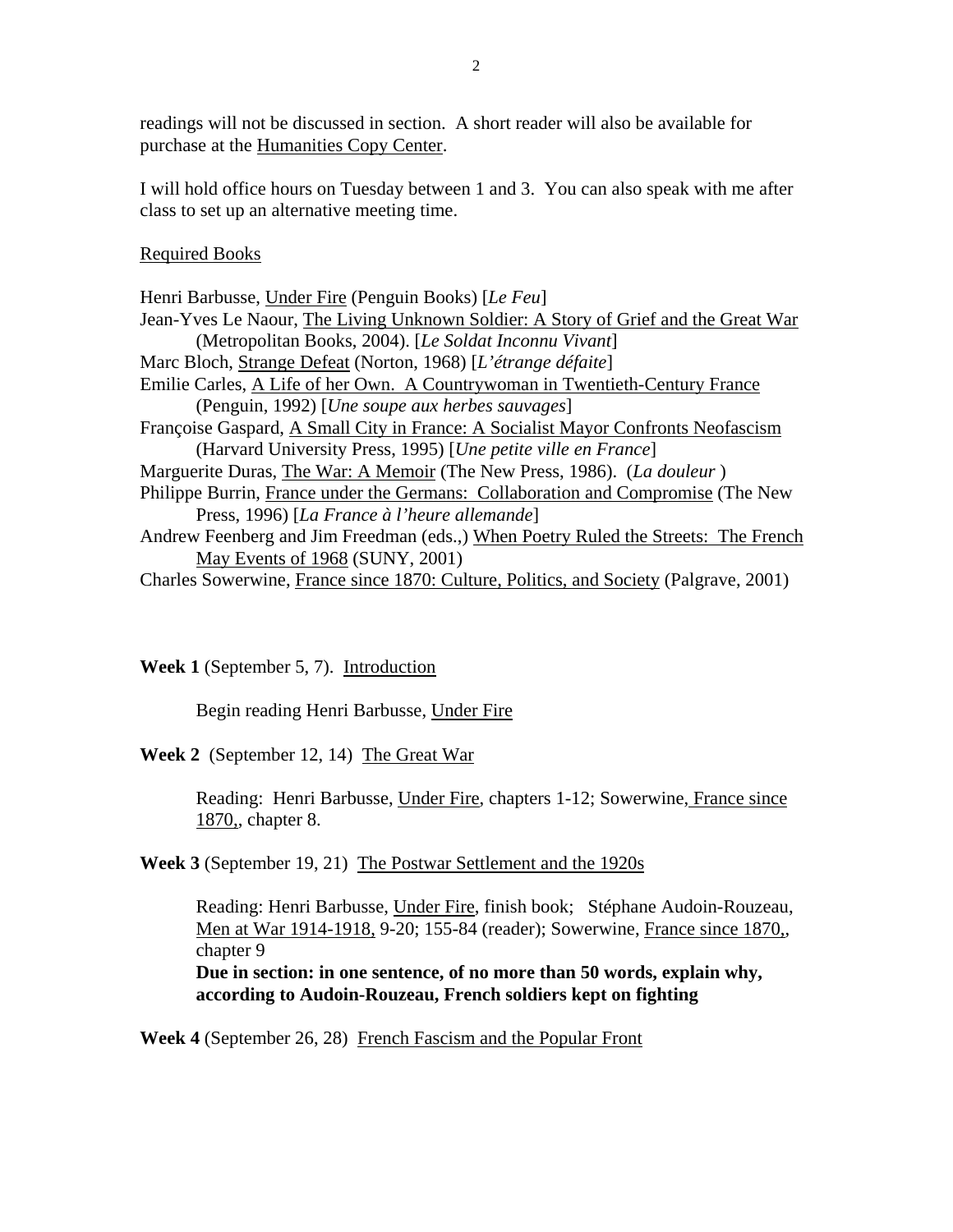Reading: "Programme of the Popular Front," (reader); Jean-Yves Le Naour, The Living Unknown Soldier (entire book); Sowerwine, France since 1870, chapters 10-11.

**Week 5**. (October 3, 5) The Road to War and the Defeat of 1940

## **\*\*\* All Students \*\*\* Five Page Paper Due in Class Tuesday October 3 \*\*\***

Reading: Marc Bloch, Strange Defeat, 1-125; Sowerwine, France since 1870,, chapters 12-13

**Week 6** (October 10, 12) Vichy France

Reading: Bloch, Strange Defeat, 126-176; Burrin, France under the Germans, 5- 17; 32-47; 65-97; Sowerwine, France since 1870, chapter 14 **Due in section: In one sentence, of no more than 50 words, summarize the argument in chapter 3 of Strange Defeat.** 

**Week 7** (October 17, 19) The Liberation and the New Regime

Reading: Burrin, France under the Germans, 175-227, , 291-357, 459-67; Sowerwine, France since 1870, chapter 15

**Week 8** (October 24, 26) Intellectuals and Decolonization

Reading: Marguerite Duras, The War; Sowerwine, France since 1870, chapter 16.

**Week 9** (October 31; November 2) The Algerian Crisis and the Fifth Republic

Reading: Henri Alleg, The Question (reader); Sowerwine, France since 1870, chapter 18, 20

**\*\*\* 4 Credit Students \*\*\* Six Page Paper Due in Class Tuesday October 31 \*\*\*** 

**Week 10** (November 7, 9) Charles de Gaulle and 1968

Andrew Feenberg and Jim Freedman, When Poetry Ruled the Streets, 3-30, 73- 121; Sowerwine, France since 1870, chapters 21-22

**Week 11** (November 14, 16) Women and Religion

Reading: Reading: Andrew Feenberg and Jim Freedman, When Poetry Ruled the Streets, 33-66, 123-184; "The Testamentary Instructions of Marc Bloch," in Strange Defeat, 177-178; Sowerwine, France since 1870, chapter 24